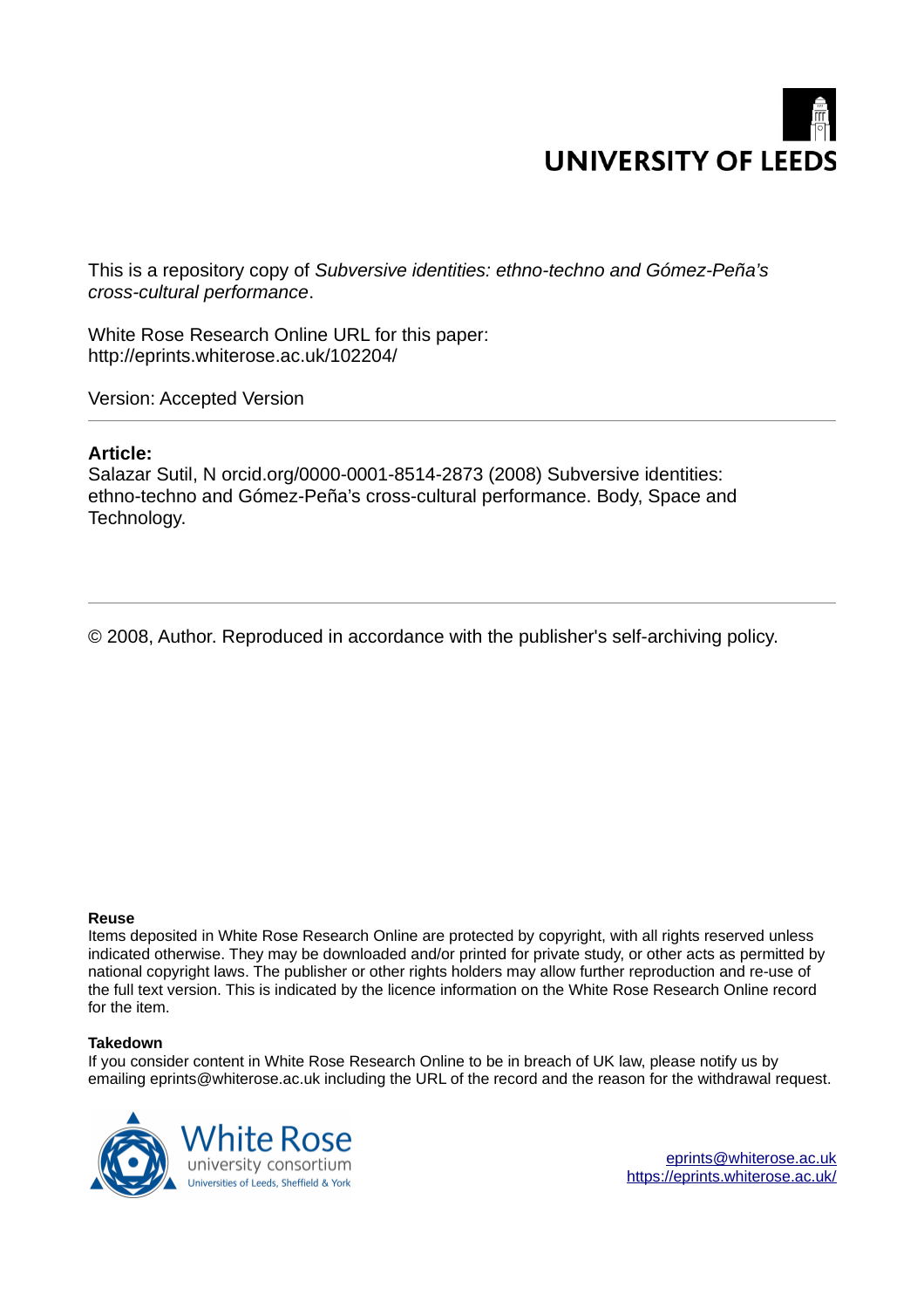# **'Subversive identities: Ethno-techno and Gómez-Peña's cross-cultural performance'**

### **Introduction: Alien vs. (Mex)-Terminator**

When understood as technique, the body and the bodily event are bound by a logocentric conviction that physical life is the pursuit of a correct and truthful way of moving. Thus technique can parcel the body in a theology of choreographic canons, subjugating it to a discipline which, as Foucault suggested, serves as weapons, relays, and communication routes of power.<sup>1</sup> And not only is the "docile body" trapped in its technique; it is also trapped in its culture. Thus Edward Said is correct in pointing out that culture is but a protective enclosure.<sup>2</sup> The control of corporeality as a trademark of modernity begs the question: how has culture reacted in the face of its pigeonholed body? How has the body itself responded? As Western culture pulls away from its theological past, the present emerges as a trans-national and secular archipelago of cultures, cybermigras, and spectaclecraved microcosms. The question worth exploring is how this new geography is affecting the body and how it informs practices based on a non-technique, or an unpower, as Artaud would call it. This limbic stage is where I would situate Mexican performance artist Guillermo Gómez-Peña, whose work I will discuss in the following pages.

By framing the body as a discursive ballet we are capable of validating it as a disciplined social and cultural phenomenon. However, for this same reason we are incapable of seeing it as anything other than the coercion of an established, dominant culture. The body is puppeteered by its given environment, but can it break lose? Our culture legitimizes the body provided it is enhanced by technique and doctrine; thus the actor, the soldier, the politician, and the Christian Right or Islamist fundamentalist are all examples of a performative mould. But is this legitimization of the body anything other than Said's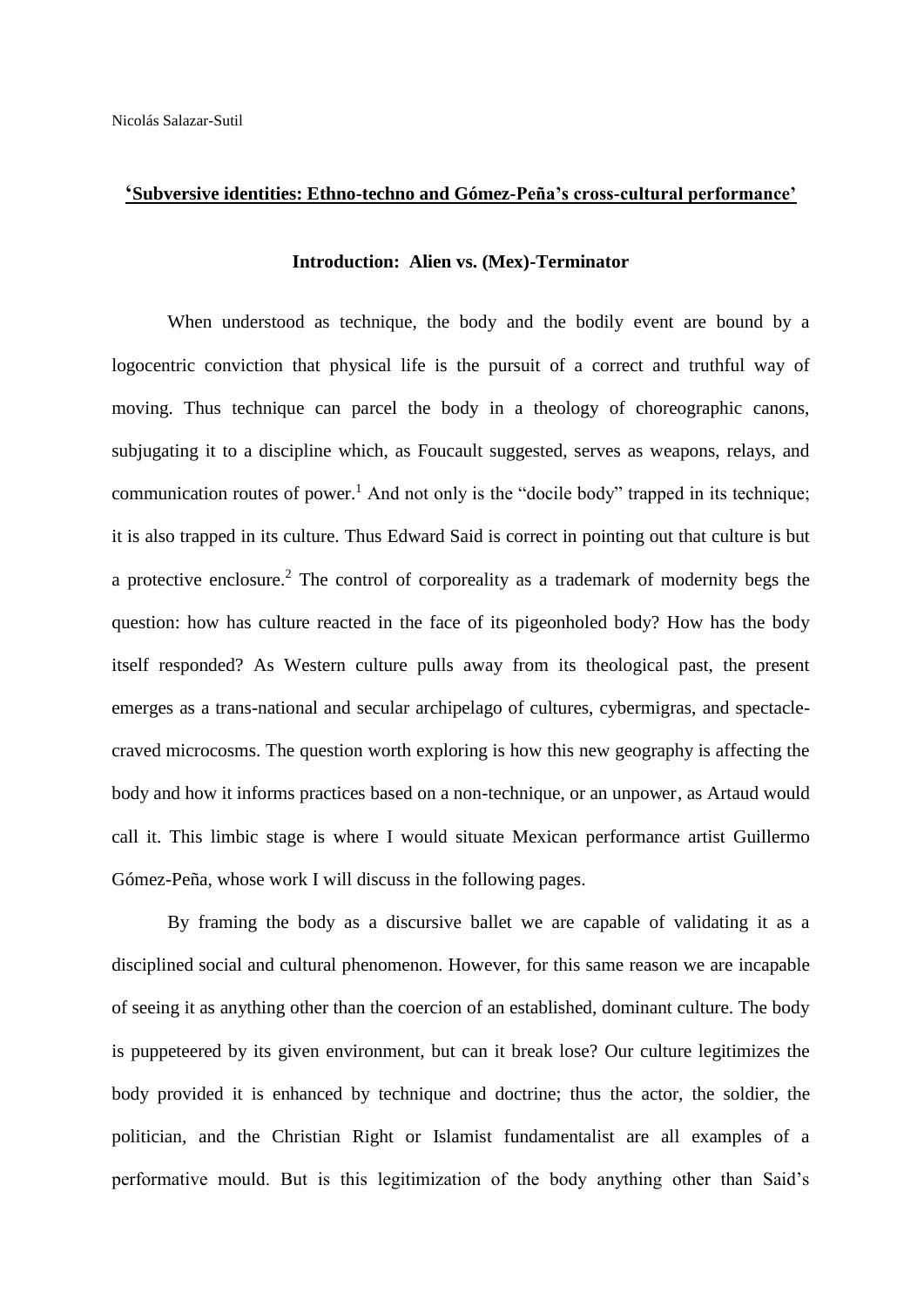protective enclosure, a defence mechanism against what lies on the other side of the cultural border? The problem, as I see it, is that even when the body subverts the rule of mainstream it acts as a vindicator of self-defensive culture. The subverting body always returns to culture and becomes an expression of it. But if the body cannot escape the cultural world, can the world escape the body? Here is where Gómez-Peña's work informs a new perception of cultural reality, with all its problematic convolutions and escapisms. The question that is central to this article is how this Mex-termination of established culture replaces technique with technology, and to what extent the body is freed from theory in the undisciplined bricolage of performance activism. Amongst the many extreme identities created by Gómez-Peña and his collaborators it is worth noting the character of an Alien and Mexterminator, products of the world of spectacle that are symptomatic of current cultural developments. To some extent a new dialectic is drawn here between the alienation of contemporary statelessness and the violent and hysterical extermination of the alien. The violence of mutilated bodies, bleeding wounds, dissected abdomens and missing limbs that recur in Gómez-Peña's physical laboratories no longer point towards the beautiful natural body with its cultural specificities and ideological implications, but to corporeality silenced by the violence of post-modernity.

To the extent that a reality without State or religion is de facto a reality without disciplines peering over the body, the rise of marginalia has animated performance with a whole new set of preoccupations and subversive acts. It is a new world (dis)order where the old schools of bodily discipline are being invaded by unschooled immigrants and other barbarian bodies, the fear and desire of which is at the heart of Gómez-Peña's alter egos. This new physis does not chisel itself out of the marble of classical discipline but emerges from a second-hand blender of ephemeral and kaleidoscopic realities, part Hollywood B movie, part Chicano. Inevitably, this re-cycled body feels alienated by its own lack of oneness. This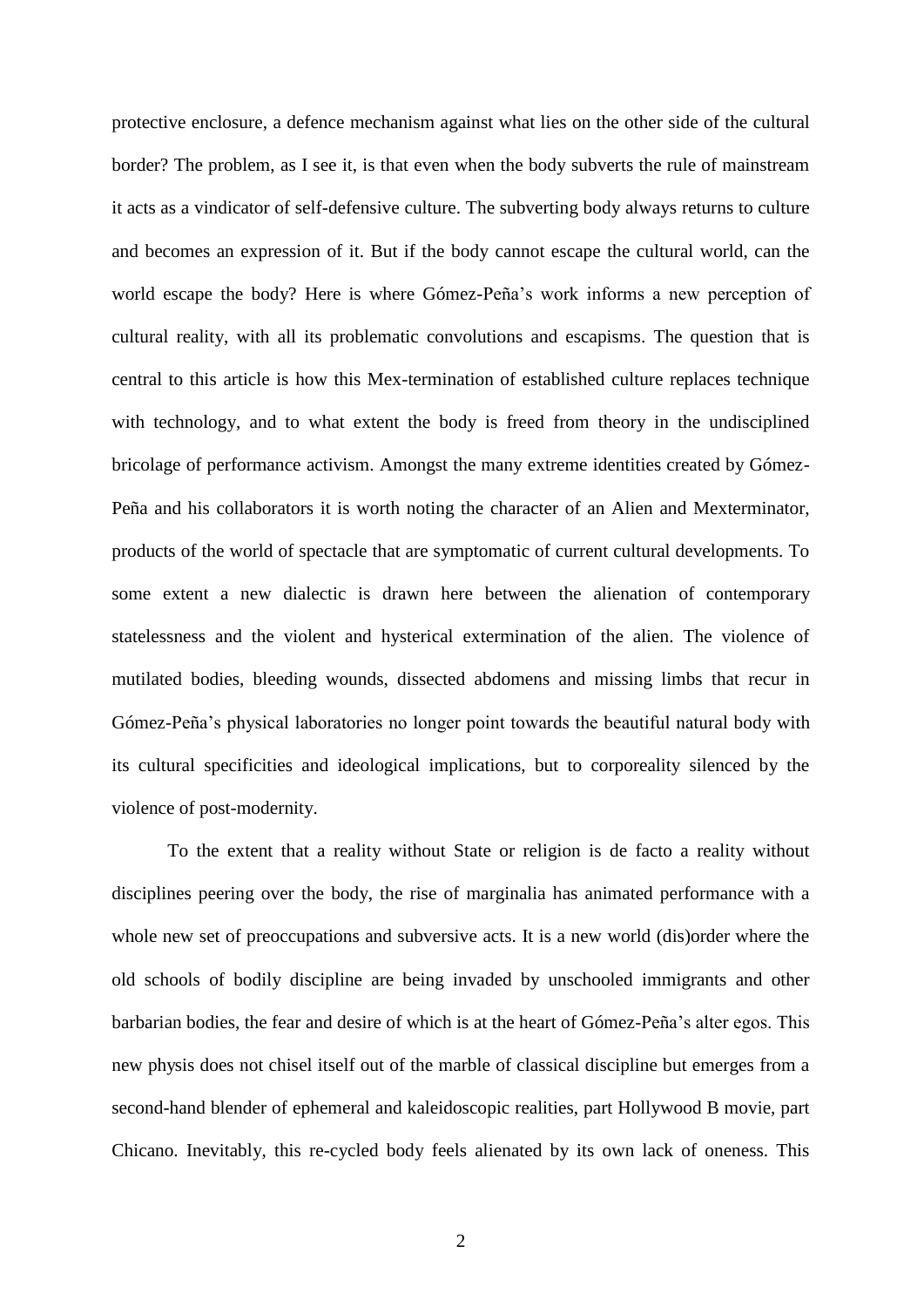prompts a realization of what Gómez-Peña calls his soledad, or "Mexican loneliness,"<sup>3</sup> triggered not by some metaphysical orphanhood but by the very physical crises of modern, urban living. This said, where does all this leave the bodily event? Let us throw these questions up in order to see, further on, where Gómez-Peña makes them land.<sup>4</sup>

#### **Guillermo Gómez-Peña's performance lab**

In his book Ethno-techno: Writings on performance, activism and pedagogy (2005), Gómez-Peña presents his views on performance and the world at large through layers of short excerpts or "tracks" which represent snapshots of the artist's life and work. The book contains a series of interviews, letters, e-mails and poems about Gómez-Peña's solo performances and his work with La Pocha Nostra, a trans-disciplinary troupe based in San Francisco, and founded by the artist and his collaborators in 1993.

In every respect, Gómez-Peña's work is an act of de-colonization. It is a contestation of established codes of gender, race, and America's "closed country" policies, which is why Spanglish, the lingua franca of the Chicano, seems so appropriate. As a "performance provocateur" of contemporary culture Gómez-Peña is bent on devising "laboratory" work that theatricalizes immigrant concerns, technology, and globalization. These issues not only prod the colonial body and its normalization in mainstream culture, but also emphasize the ambivalence that arises from the power contest between colonizing and colonized worlds.

The laboratory of Gómez-Peña and his associates is a tightly knit network of artists who in an Al-Qaeda-fashion have surreptitiously spread around the globe, infiltrating mainstream cultures with acts that challenge, ridicule and problematize cultural colonialism and globalization. The formation of cell-cultures (or cultures that are within and without the conventional nation-state) promote a migration from the local to the global, from high art to kitsch. These migrating cells of artists are calling for a voice or web-space that represents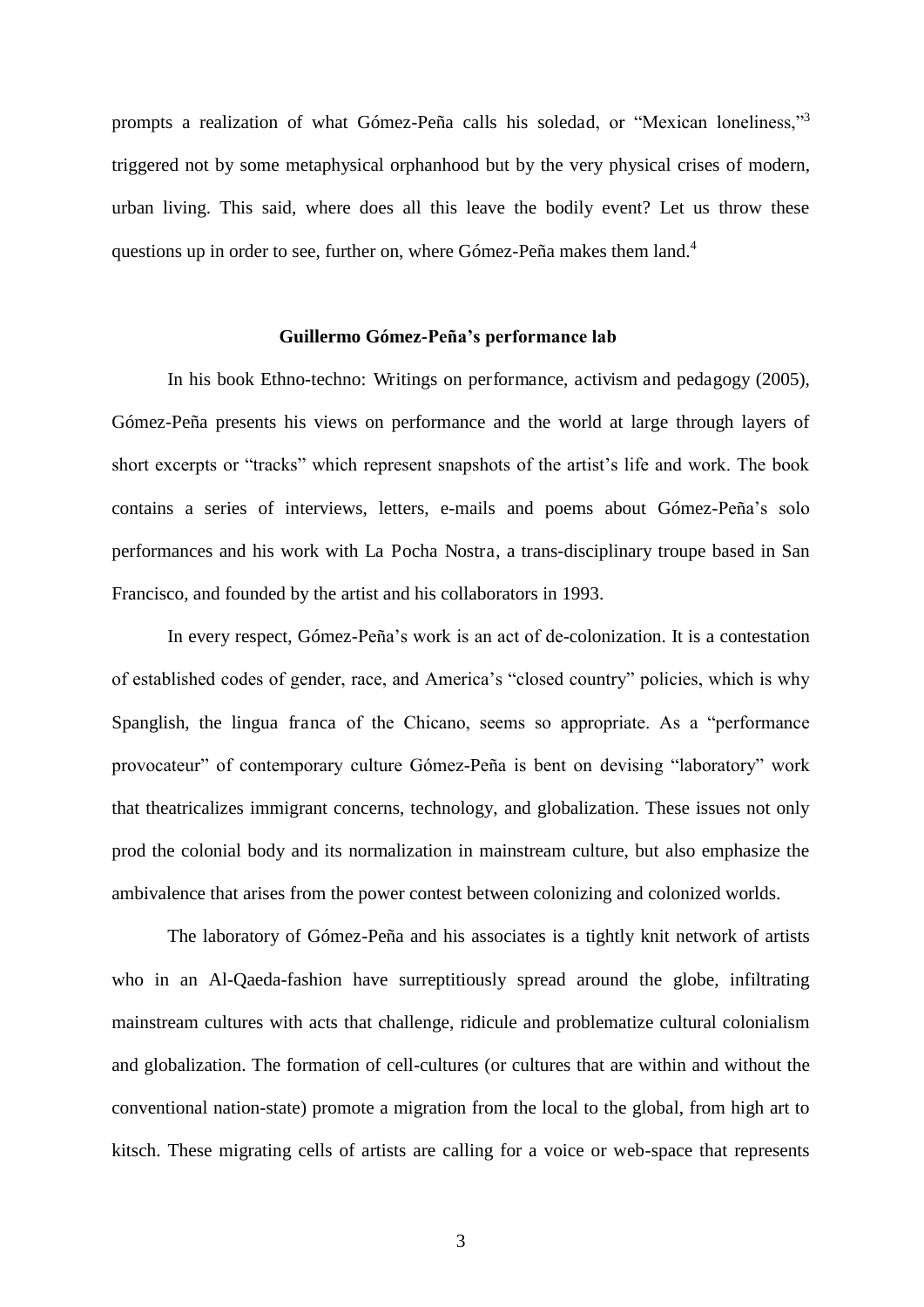identities-in-flux and thus foreground culture as a mainstream enclosure. This demand for cross-cultural representation has become particularly poignant since 9/11, as performance activists have become according to Gómez-Peña an "endangered species" in the U.S.<sup>5</sup> Accordingly, and despite becoming increasingly isolated by the current American administration, Gómez-Peña advocates for a culture that is disclosed. Culture must fight its global political closure and come to terms with its ever-changing currents of hybridization. The body has become chimeric despite a resistance to the contrary. It is a sexual hybrid; genetically modified and technologically enhanced. So when La Pocha Nostra describes itself as Performance Art for the 21st century it immediately recognises that the characteristic of the age is precisely the absence of homogenous bodies. This is why Gómez-Peña's work is often presented in the form of pastiches, collages and eclectic vignettes. As such, Gómez-Peña's work could be read as a de-localization of culture and a representation of the breakdown of its protective barriers. De-territorialized and de-mineralized, the body becomes nothing other than a sum of its genetic parts; a hyperlink that takes us further and further away from the centre of 'high' culture and its assumptions on race, gender, or politics. In short, *La Pocha Nostra's* laboratory insists upon settling on unexplored territories outside the mainstream, in an area that Gómez-Peña would call "the mainstream bizarre".

Sexuality, technology and ethnicity intertwine in this new topography so as to make up a single bodily pastiche: a "trans-identity". But while Gómez-Peña's so-called embodied theory achieves this emancipation of the body from an established culture, in the end it situates itself in equally limited cultural spaces. The artist depends on the citation of mainstream culture to formulate his artistic vision. But this leap still lands within the sphere of cultural hegemony, albeit as a parody of it. From this perspective, embodied theory is a solipsistic dictum that encapsulates the mixed-up nature of globalized post-citizenship. Gómez-Peña's performance activism can become a tautological impasse, being thus an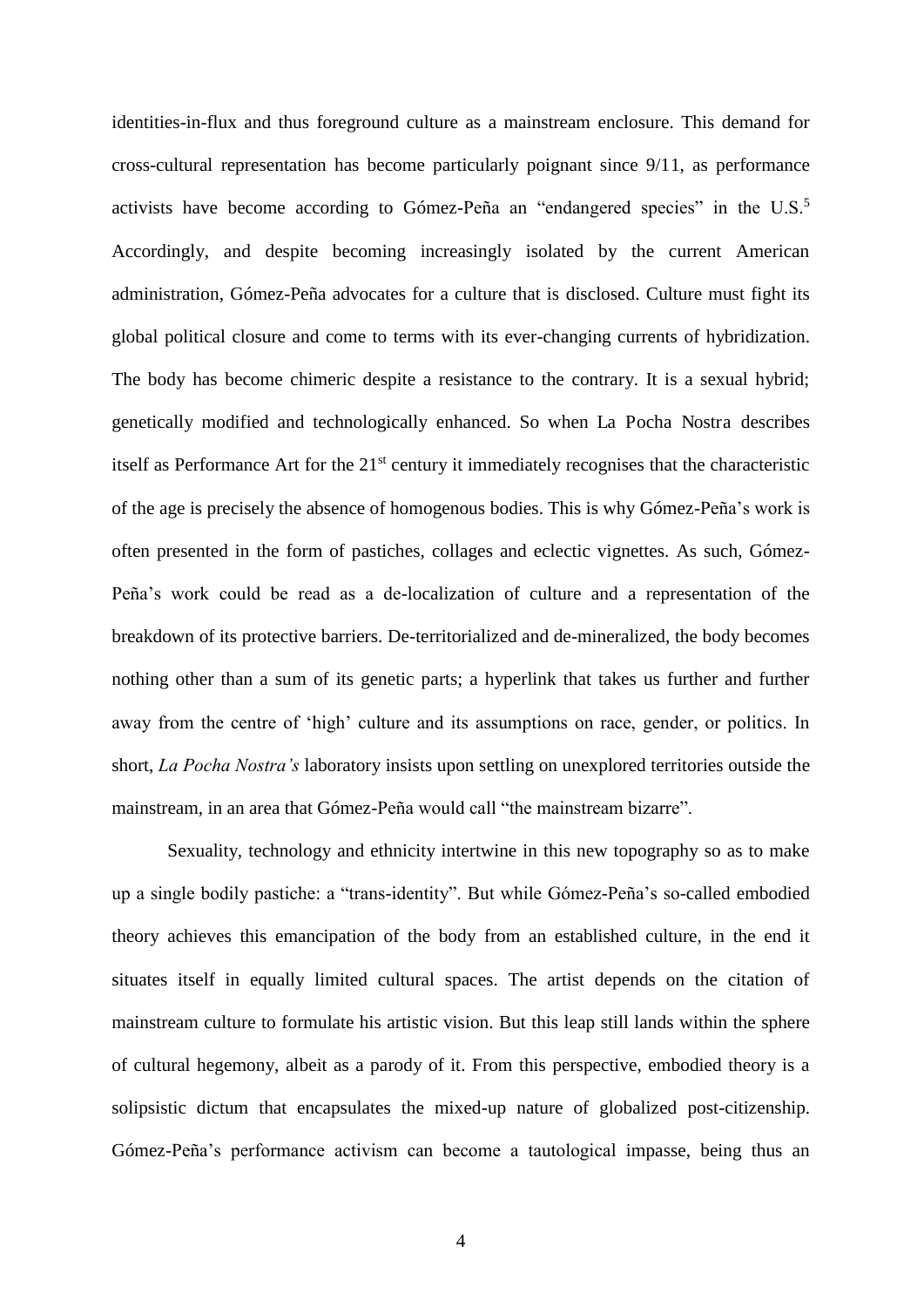example of the very limitations it has set out to criticize. The artist embodies a backdrop of consumerist, spectacle-craved and mass media culture in an ironic and self-demeaning way. Yet, the effect is the fetishization of the artist as an extra-daily body that is looked upon by spectators and voyeurs in a way that is not dissimilar to the celebrity world it contests, if only in a subversive and parodical manner.

#### **The subversive body**

 I will now discuss the tactical search for trans-identity by means of cross-cultural transgression and "techno-aesthetics", and the way in which these intervene in Gómez-Peña's use of the body. Gómez-Peña claims: "Through sui generis combinations of artistic languages, media, and spontaneous performative formats, we explore the interface of globalization, migration, hybrid identities and technology".<sup>6</sup> As such, La Pocha Nostra emerges as an ever-changing community that endlessly reinvents itself to keep up with cultural change and censorship. As a means to create "ephemeral communities of likeminded rebels",<sup>7</sup> Gómez-Peña's collaborations appear in the interstices of ethnic, racial and sexual minorities settling in mainstream communities and gaining access to representational spaces, funds and new technologies. Gómez-Peña's networking project Ex-centris bypasses hegemonic culture by bringing together these groups of subaltern citizens in artistic and anarchic ways. Gómez-Peña: "We foreground the theoretical and methodological possibilities of performance to address [...] the changing role of the artist in society".<sup>8</sup> Richard Schechner has made an interesting point about Gómez-Peña's biculturalism by comparing it to mainstream intercultural performance.

Peter Brook's Mahabharata was intercultural but not avant-garde, while Gómez-Peña's solo performances [...] definitely are. The difference is that Brook wants to elide difference; he is looking for what unites [...] makes the same.<sup>9</sup>

5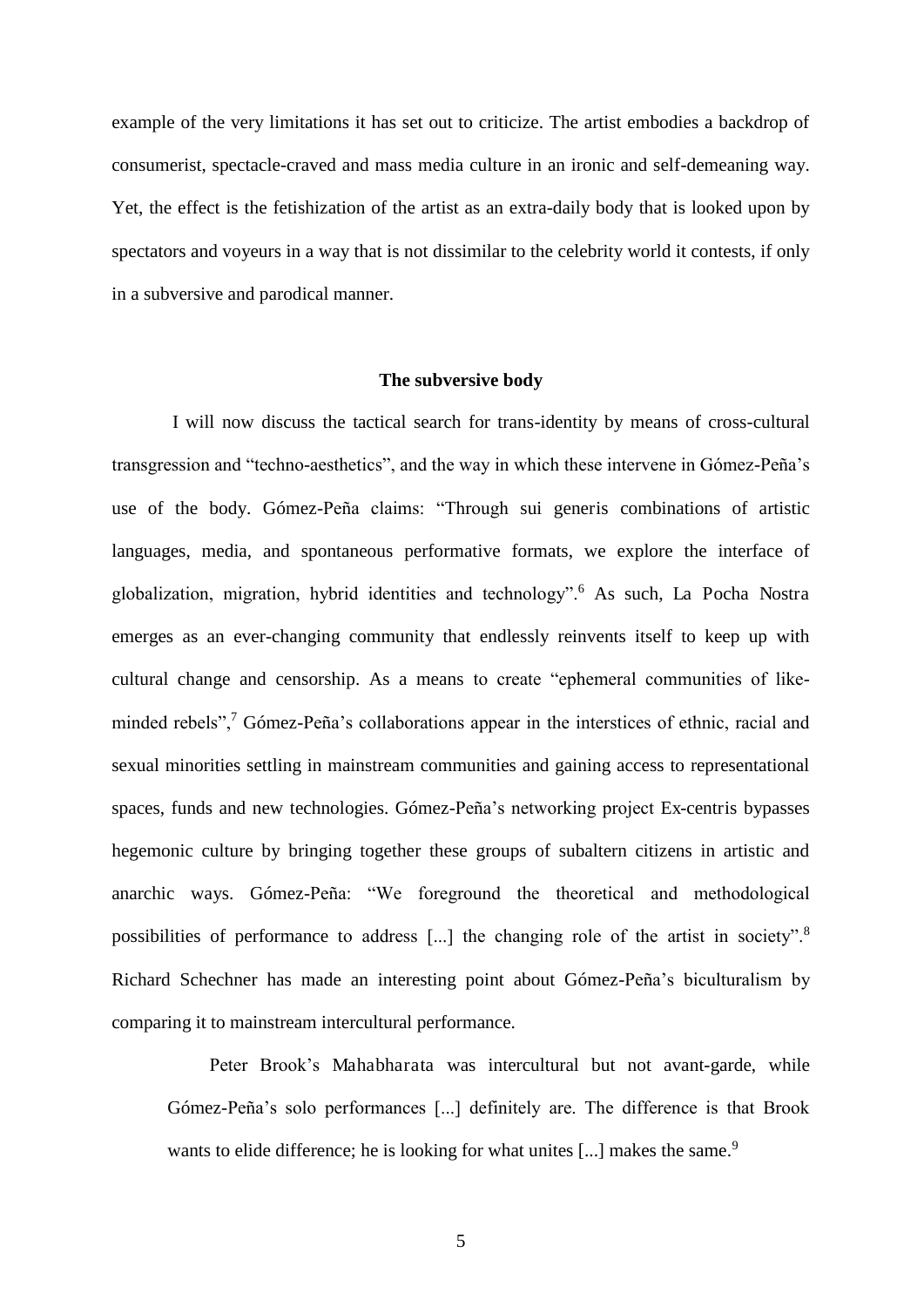According to Schechner, the reason why this does not apply to Gómez-Peña is not least because the artist uses the arena of interculturalism to highlight difference. Gómez-Peña uses an iconoclasm of violence, martyrdom and pariahood to defend that which divides and differentiates peoples, as opposed to Brook's unifying archetype (largely advocated under a Eurocentric banner). Gómez-Peña represents a neo-mestizo identity that encapsulates his mixed Mexican and American backgrounds. But this hybridism is more complex than what appears at first sight. The artist is a sexual crossbreed, a linguistic mongrel, a refined academic, and post-modern "savage". He is a fragmented body where all these different and almost mutually exclusive personas co-exist and are highlighted by internal opposition. As such, his complex idiosyncrasy is a cultivation of the schizoid nature of post-modernity.

Conventional culture, on the other hand, relies on a relation of exclusion. It feeds on its paranoia of what lies beyond culture and the fabrication of an homogeneous unity this side of the border. Gómez-Peña creates "extreme identities" precisely on the basis of a "dangerous border-crossing". In other words, it builds personas that are liminal and inbetween cultures in order to contest the use of culture as a defence mechanism. Cultures fenced-out by hegemonic enclosures are thus validated not as nostalgia of a marginal past, however, but as an inherent composite of the mixed-in, cross-cultural nature of modern life. This is why Gómez-Peña's shamans are in fact techno-shamans: part modern, part traditional.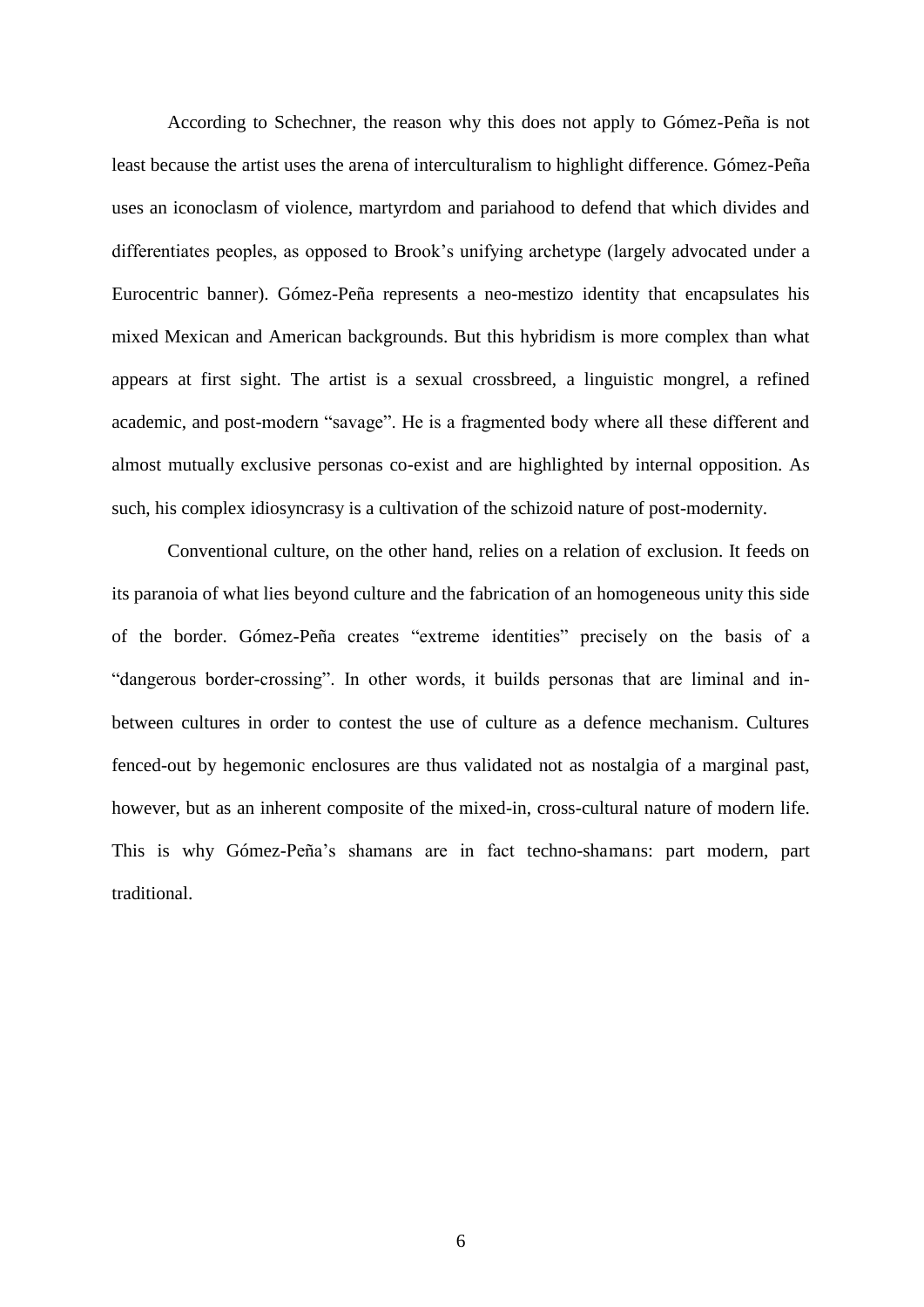

**Figure 1. Fenced-out cultures: a market in the ancestral town of Cholula, Mexico. (Photo by N. Salazar)** In this process of re-identification the body that is at the same time work of art and theory (alien and local), is in need of a graphic re-politicalization. To illustrate an undisciplined physis the performer uses tattoos, piercing, prosthetics, body painting and adornments, achieving a striking cultural ambivalence. Consequently, live performance becomes the process via which the new morphology of interculturalism is revealed, propelling the heteroglossy of a new type of post-modern savage whose repressed desires and neuroses are unleashed upon the spectator. This spectacle of altered bodies generates interest in the intersection of performance activism with ethnography, estheticized porn, role-playing or show biz. As such, much of the iconography of "extreme identity performance" derives from a polyculturalism that includes pop, gay, cult, erotica, ethnic and other such subcultures all merged together in one performative chimera. The dramatis personae of Gómez-Peña's dioramas and tableaux-vivants abound with cross-sexed, nude and armed characters that hint at Hollywood action films, erotic fetishes and nondescript pop-icons. There is a juxtaposition at work here that obsessively highlights fractured sexuality and the violent confrontation of sexual paradigms, inevitably focusing the work of the artist on a broken physicality. Equally,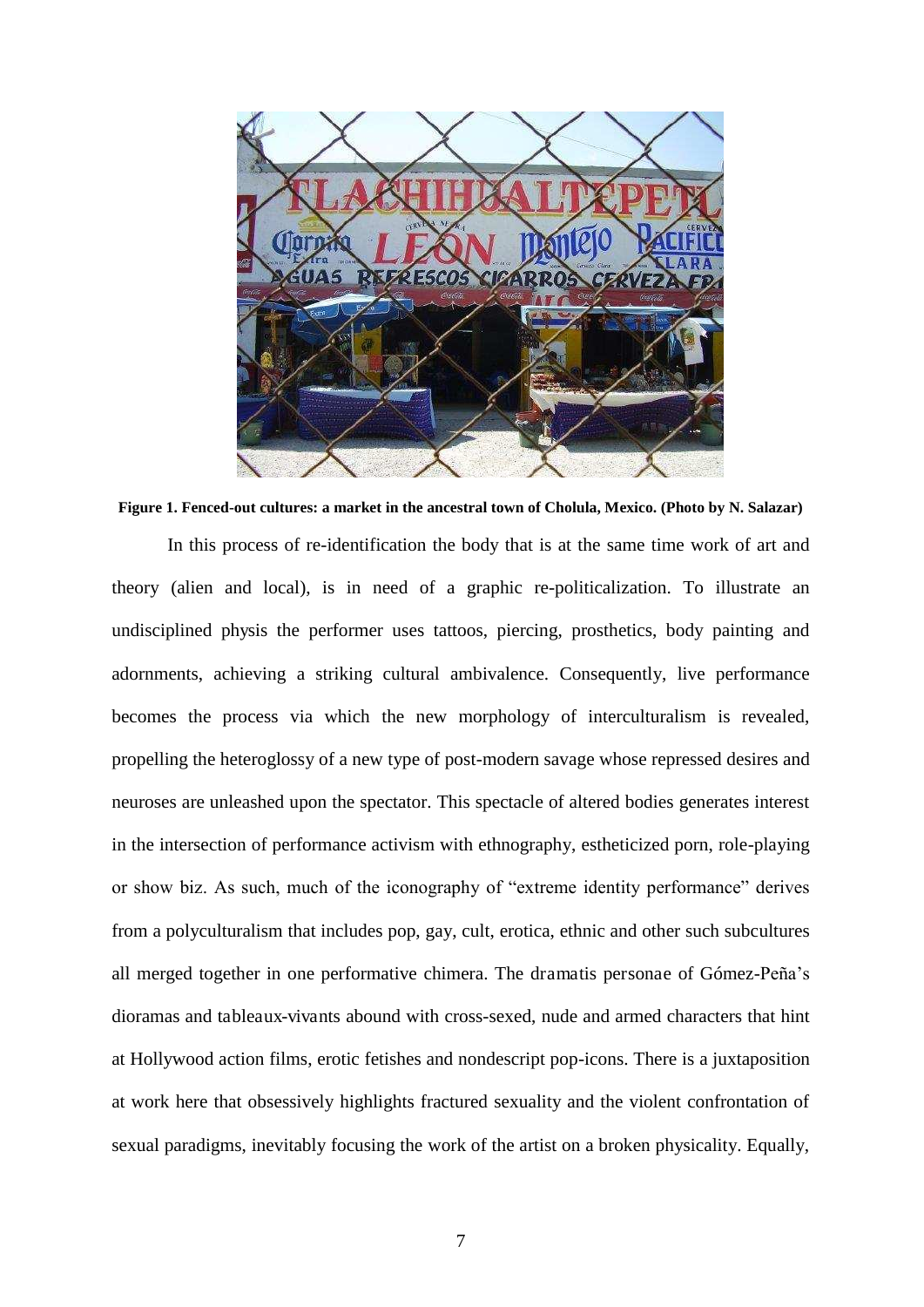Gómez-Peña often compares his artistic process to the ritual practice of traditional shamans, which suggests that the fetishization and ethnic trinketization of his identity is as much a purification act as an escape mechanism from the reality of marginalization.



**Figure 2. Aztec ritual for tourists: techno-shamans in Oaxaca, Mexico. May 2006 (Photo by J.F. Salazar)** 

There is one final aspect of Gómez-Peña's re-mapping of the body that I would like to explore in this article, and that is the use of technology in performance. Of particular interest to Gómez-Peña is the use of gadgetry to parody ethnic and national paradigms. Cyborgization is here understood as the duplicitous use of technology to question the valueladen politics of technocracy and the hidden powers behind technological development. As such, ethnocyborgs are described as "artificial savages" that encapsulate the "First World's desire/fear of its surrounding subcultures".<sup>10</sup> Displayed mainly on platforms of varying heights, ethnocyborgs are supported by a design of live or pre-recorded music, multiple video and projections/slides.<sup>11</sup> In addition, technology is employed to affect actor/spectator interaction in more profound ways, as the characters are based on a selection of "Internetconfessionals". For instance, during the rehearsal process of the Mexterminator Project, U.S. net-users were asked to express their innermost fears about Chicano subculture. Unlike a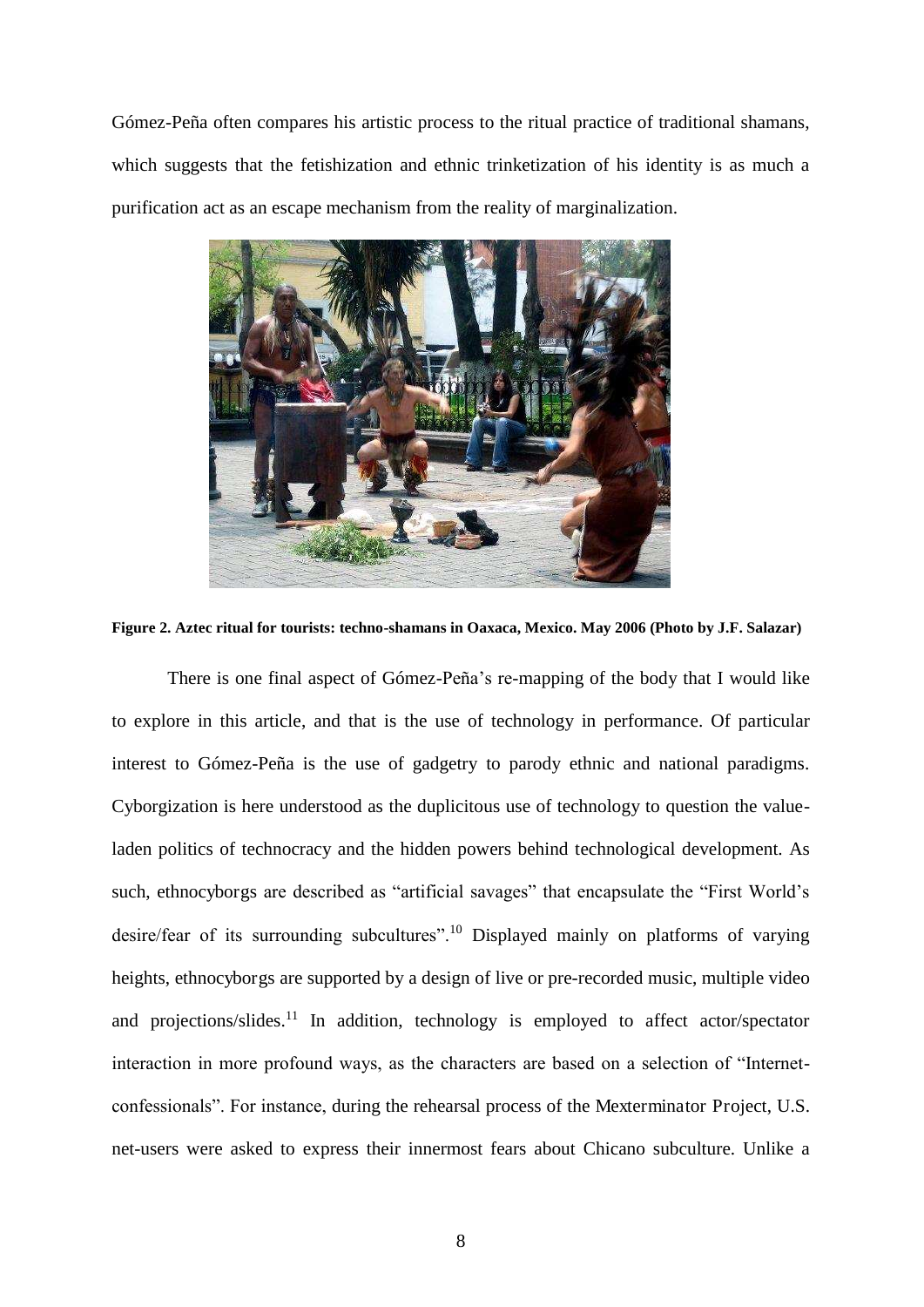more conventional character-building process the idea was "to cede [the performer's] will to the internautas in determining the nature and content of living dioramas, including how we should dress, what music we must listen to, and most importantly, what ritual actions we should engage in".<sup>12</sup> The political point made by the artist is that technology is used as an act of expropriation, as less than 3% of the population in Latin America and less than 10% of Chicano population in the U.S. are wired.

"Cyberspace reproduces almost identically the geopolitical cartography of nonvirtual reality. There are borders and there are people south of the divide...Latinos. That's why I often describe myself as a "Webback", illegally crossing the digital borderline and facing the cybermigra".<sup>13</sup>

In short, Gómez-Peña's new morphology transforms the body into a secular altar. As this neo-ritual is celebrated through and in the body, identities are transformed, and embodied theory is somehow apprehended. A literal example of the way in which body and theory collide is provided by Gómez-Peña's collaborator Juan Ybarra, who became the centrepiece in a human altar created collectively at the Instituto Hemisférico in Lima, Peru. In the performer's arms and legs were written the words of the piece, mainly supplications and thoughts produced by the audience. So where have we landed, finally? What realizations have the subversion of the docile, methodological and theorized body achieved? Personally, I believe performance activism cannot antedate or overcome culture as such, but it can percolate into its most obscure and marginal forms. This percolation activates a more genuine relationship between the one that looks, the one whose body is being offered in communion, and the space of interaction. As such, performance activism revitalizes the act of performance itself. In the last instance, and despite being a re-cycled performance, a collage of endless topical references, performance activism liberates the body from the stagnation of self-defensive, border-closing techniques, and dubious cultural homogeneity.